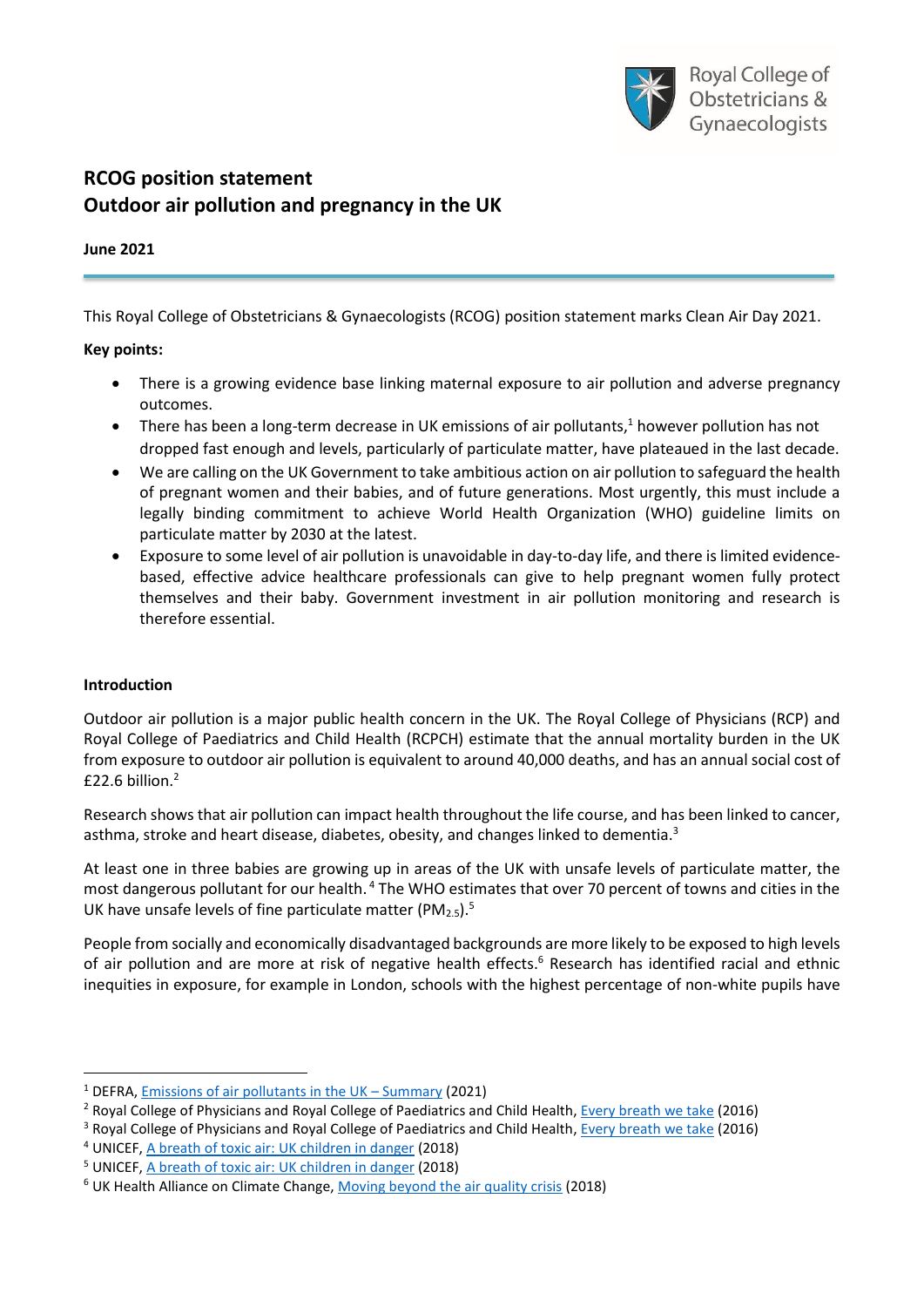been found to have average levels of nitrogen oxides (NOx) that were 28 percent higher than schools with the lowest proportion of non-white students.<sup>7</sup>

# **Air pollution exposure during pregnancy**

Rapid cell division occurs during fetal development and is therefore a critical window of exposure to adverse environmental pollutants.<sup>8</sup> There is a growing body of evidence that links maternal exposure to air pollution and adverse pregnancy outcomes. Air pollution particles have been shown to reach the fetal side of the placenta<sup>9</sup> and there is consistent evidence that exposure to air pollution such as particulate matter and ozone (O<sub>3</sub>) during pregnancy increases the risk of low birth weight and preterm birth.<sup>10</sup>

In the UK, research has identified links between prenatal, early-life and childhood exposure to road traffic particulate matter and later "small but significant" reductions in lung function during childhood.<sup>11</sup> Evidence also suggests that the risk of term low birth weight increases as maternal exposure to particulate matter increases. <sup>12</sup> Road traffic air pollution in London (with its high urban and air polluting traffic density) has been suggested to adversely affect fetal growth.<sup>13</sup> A recent meta-analysis has reported a link between prenatal exposure to  $PM<sub>2.5</sub>$  and autistic spectrum in children.<sup>14</sup>

There is increasing international evidence to link air pollution and reduced fertility, both in the general population and among women accessing fertility services. For example, nitrogen dioxide, particulate matter and ozone have been associated with miscarriage and reduced live birth rate. <sup>15</sup> Research has also demonstrated a proximity effect for prenatal pollutant exposures – the retirement of coal and oil power plants in North America, which emit air pollutants including particulate matter and nitrogen oxides, have been associated with significant reductions in preterm birth in women living within a 10 km radius.<sup>16</sup>

The well understood adverse cardiovascular risks of air pollution also extend into a woman's reproductive life: exposure to air pollutants including particulate matter, ozone and nitrogen dioxide increase the risk of preeclampsia.<sup>17</sup>

#### **Key UK pollutants and sources**

1

In the UK, particulate matter and nitrogen oxides are two pollutants which pose the greatest threat to population health:

<sup>&</sup>lt;sup>7</sup> London Assembly[, Clearing the air: pollution in London](https://www.london.gov.uk/about-us/london-assembly/london-assembly-publications/clearing-air-pollution-london) (2021)

<sup>8</sup> The fetal origin of adult disease hypothesis [\(Barker, Lancet 1986\)](https://www.thelancet.com/journals/lancet/article/PIIS0140-6736(86)91340-1/fulltext); Royal College of Physicians and Royal College of Paediatrics and Child Health[, Every breath we take](https://www.rcplondon.ac.uk/projects/outputs/every-breath-we-take-lifelong-impact-air-pollution) (2016)

<sup>9</sup> Bové, H et al., [Ambient black carbon particles reach the fetal side of human placenta.](https://www.nature.com/articles/s41467-019-11654-3) *Nat Commun* (2019)

<sup>&</sup>lt;sup>10</sup> Bekkar, B. et al., Association of Air Pollution and Heat Exposure With Preterm Birth, Low Birth Weight, and Stillbirth in [the US: A Systematic Review](https://jamanetwork.com/journals/jamanetworkopen/fullarticle/2767260?utm_source=For_The_Media&utm_medium=referral&utm_campaign=ftm_links&utm_term=061820) *JAMA Netw Open* (2020) and Chen, J. et al., [Effects of air pollution on all cause neonatal](https://pubmed.ncbi.nlm.nih.gov/33190892/)  [and post-neonatal mortality: population-based study](https://pubmed.ncbi.nlm.nih.gov/33190892/) *Sci Total Environ* (2021)

<sup>&</sup>lt;sup>11</sup> Hansell, A. et al., Prenatal, early-life and childhood exposure to air pollution and lung function in the UK Avon [Longitudinal Study of Parents and Children \(ALSPAC\) cohort](https://erj.ersjournals.com/content/54/suppl_63/OA482) *European Respiratory Journal* (2019)

<sup>&</sup>lt;sup>12</sup> Chen, Y et al., Trimester effects of source-specific PM10 on birth weight outcomes in the Avon Longitudinal Study of [Parents and Children \(ALSPAC\)](https://ehjournal.biomedcentral.com/articles/10.1186/s12940-020-00684-w) *Environ Health* (2021)

<sup>&</sup>lt;sup>13</sup> Smith, R. B et al., Impact of London's road traffic air and noise pollution on birth weight: retrospective population [based cohort study](https://www.bmj.com/content/359/bmj.j5299) *BMJ* (2017)

<sup>&</sup>lt;sup>14</sup> Chun H et al. [Maternal exposure to air pollution and risk of autism in children: A systematic review and meta-analysis](https://pubmed.ncbi.nlm.nih.gov/31733973/) *Environ Pollut* (2019)

<sup>15</sup> Conforti, A. et al., [Air pollution and female fertility: a systematic review of literature](https://pubmed.ncbi.nlm.nih.gov/30594197/) *Reprod Biol Endocrinol* (2018)

<sup>&</sup>lt;sup>16</sup> Casey, J.A et al. Retirements of Coal and Oil Power Plants in California: Association With Reduced Preterm Birth [Among Populations Nearby](https://academic.oup.com/aje/article/187/8/1586/4996680) *American Journal of Epidemiology* (2018)

<sup>&</sup>lt;sup>17</sup> Pedersen M. et al., Ambient air pollution and pregnancy-induced hypertensive disorders: a systematic review and [meta-analysis](https://pubmed.ncbi.nlm.nih.gov/24935943/) *Hypertension* (2014)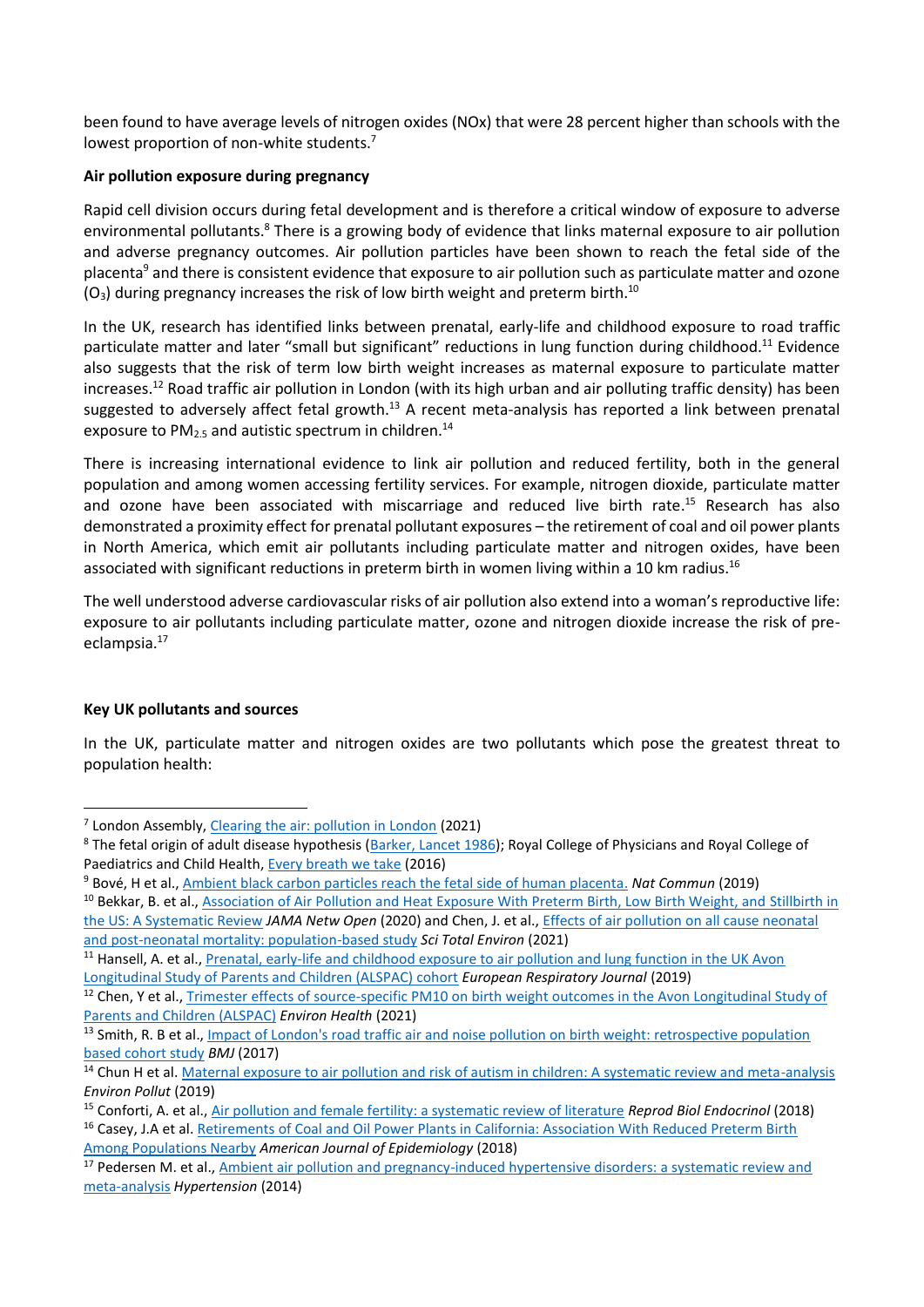*Particulate matter (PM)* are tiny particles suspended in the air, and may be referred to by their diameter. PM<sub>2.5</sub>, thought to be the air pollutant which has the greatest impact on health,<sup>18</sup> can enter the lungs and be transported around the body, entering the heart, brain and other organs. The WHO recognises a close, quantitative relationship between exposure to high concentrations of particulate matter and increased mortality and morbidity, both daily and over time.<sup>19</sup>

In the UK, around half of all PM pollution is caused by human activity.<sup>20</sup> Of anthropogenic emissions of PM<sub>2.5</sub> in 2019, domestic combustion (mostly burning wood in closed stoves and open fires) accounted for 43 percent, industrial combustion and processes accounted for 33 percent of emissions<sup>21</sup> and road transport accounted for 12 percent,<sup>22</sup> but a greater proportion of roadside pollution. Over 60 percent of particulate matter from road transport comes from brake wear, tyre wear and road surface wear, and this is expected to become more dominant in the future.<sup>23</sup>

Emissions of PM2.5 from domestic wood burning more than doubled between 2003 and 2019. Since the late 2000s, significant decreases in emissions from some sectors have been largely offset due to increases in emissions from wood burning in a domestic setting and by solid fuel burning by industry.<sup>24</sup>

*Nitrogen oxides (NOx)* are gases that are mostly formed when fossil fuels such as petrol are burned, and include nitrogen dioxide (NO<sub>2</sub>). Short term NO<sub>2</sub> exposure can cause sore eyes and inflammation of airways, and long term exposure contributes to cardiorespiratory disease such as stroke and chronic obstructive pulmonary disease. NOx are a major problem in cities, with 80 percent of roadside NOx emissions coming from road transport.<sup>25</sup>

# **RCOG recommendations**

# **1. Legally enforced air quality standards that at least meet WHO recommended limits**

The UK Government must show strong international leadership and adopt legal limits on particulate matter which at least meet WHO guidelines,<sup>26</sup> to be met by 2030 at the latest.

UK Government performance against these targets must be scrutinised by a truly independent Office of Environmental Protection (OEP), which has adequate power and resources to enforce limits. The OEP should also be responsible for enforcing limits on NOx and other pollutants.

This commitment must be coupled with robust plans to ensure that targets are met, legal exposure limits are decreased over time, and new targets are rapidly considered in the face of new evidence, for example on currently unregulated pollutants such as ultrafine particles.

As part of the UK's efforts to reach WHO recommended limits of particulate pollution, we welcome stronger controls on household wood burning, and action to raise awareness of the contribution of burning to health harms from air pollution, particularly within smoke control areas (SCAs).

# **2. Curb transport emissions through Clean Air Zones and other initiatives**

 $\overline{\phantom{a}}$ 

<sup>&</sup>lt;sup>18</sup> UK Health Alliance on Climate Change, [Moving beyond the air quality crisis](http://www.ukhealthalliance.org/wp-content/uploads/2018/10/Moving-beyond-the-Air-Quality-Crisis-4WEB-29_10-2018-final-1.pdf) (2018)

<sup>19</sup> WHO, [Ambient \(outdoor\) air pollution](https://www.who.int/news-room/fact-sheets/detail/ambient-(outdoor)-air-quality-and-health)

<sup>&</sup>lt;sup>20</sup> DEFRA[, National Statistics: Emissions of air pollutants in the UK](https://www.gov.uk/government/statistics/emissions-of-air-pollutants/emissions-of-air-pollutants-in-the-uk-particulate-matter-pm10-and-pm25) – Particulate matter (PM10 and PM2.5) (2021)

 $21$  Ibid.  $22$  Ibid.

<sup>&</sup>lt;sup>23</sup> DEFRA[, Non-Exhaust Emissions from Road Traffic](https://uk-air.defra.gov.uk/library/reports.php?report_id=992) (2019)

<sup>&</sup>lt;sup>24</sup> DEFRA[, National Statistics: Emissions of air pollutants in the UK](https://www.gov.uk/government/statistics/emissions-of-air-pollutants/emissions-of-air-pollutants-in-the-uk-particulate-matter-pm10-and-pm25) – Particulate matter (PM10 and PM2.5) (2021)

<sup>&</sup>lt;sup>25</sup> UK Health Alliance on Climate Change, [Moving beyond the air quality crisis](http://www.ukhealthalliance.org/wp-content/uploads/2018/10/Moving-beyond-the-Air-Quality-Crisis-4WEB-29_10-2018-final-1.pdf) (2018)

<sup>26</sup> WHO, [Ambient \(outdoor\) air pollution fact sheet](https://www.who.int/news-room/fact-sheets/detail/ambient-(outdoor)-air-quality-and-health) (2018)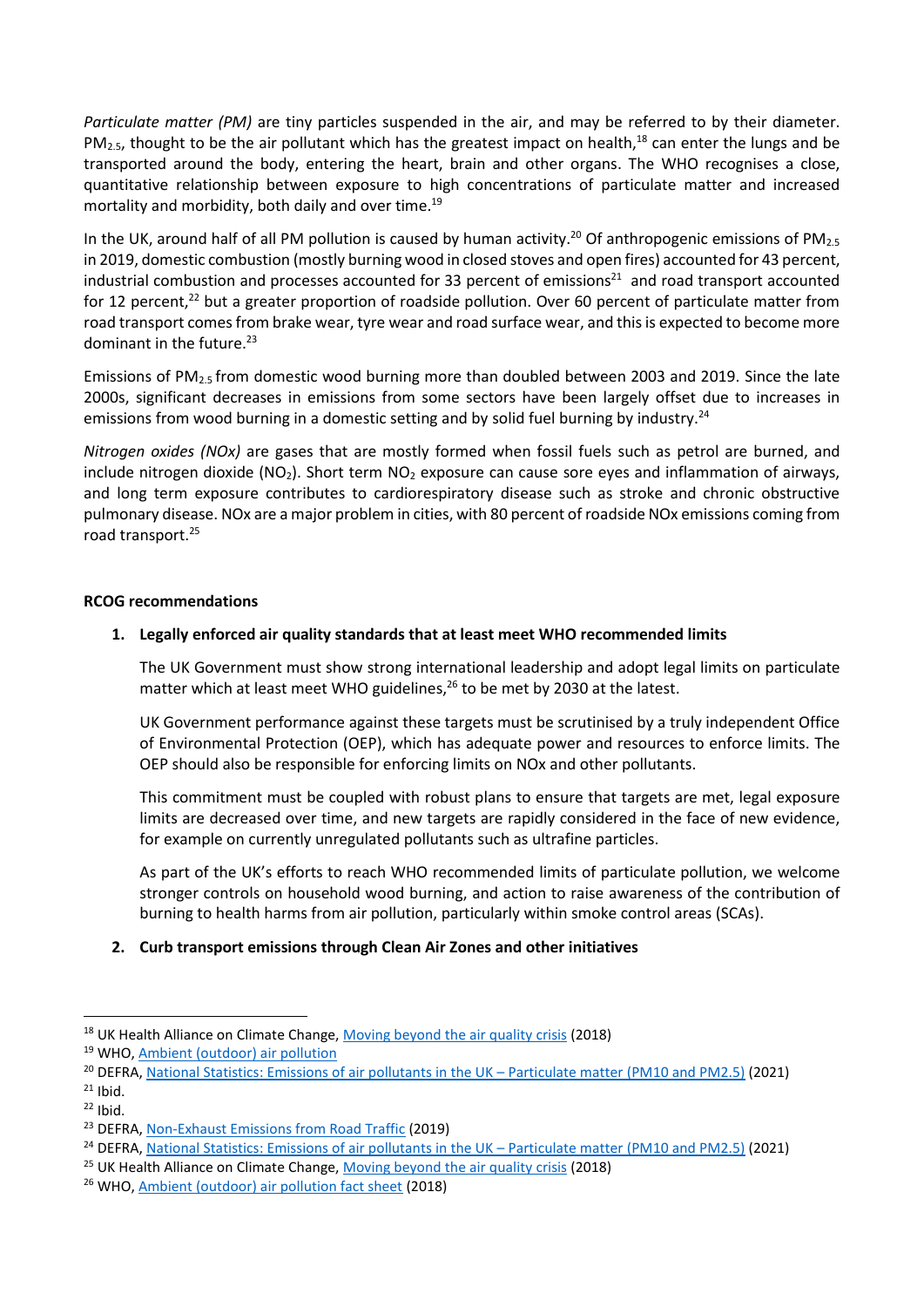Reducing traffic in the most polluted areas must be a priority, and we welcome the expansion of Clean Air Zones, which have been demonstrated to be highly effective interventions. In London, roadside nitrogen dioxide (NO2) pollution was reduced by 36 percent in the Ultra Low Emission Zone between February 2017 to September 2019.<sup>27</sup>

Local and regional authorities must have the power to charge vehicles and the funding to ensure effective implementation. When pollution levels exceed limits, local authorities must have the power to close or divert roads, especially near schools.<sup>28</sup> We also support the creation of a strategy to support the introduction of School Streets in all appropriate locations.

The UK should work with international partners to research and develop new standards for tyres and brakes, as major contributors to particulate matter.

#### **3. Ambitious and equitable investment to support and promote active, green and shared travel**

A reduction in road transport of all kinds is needed to minimise air pollution and associated negative health impact. Across and between towns and cities, there need to be high quality shared transport options and safe, protected spaces for cycling and walking, which are inclusive of non-commuter journeys, to enable everyone to choose to travel actively or take shared transport if they wish.

The UK Government should commit to dramatically extending the Cycling and Walking Investment Strategy, with binding targets. We welcome recent funding commitments to high-quality cycling and walking infrastructure across England. Women are significantly more likely to make multistop journeys and experience specific barriers to choosing to travel actively,<sup>29</sup> and must be represented equally in infrastructure planning processes and consultations at the local, regional and national level.

We also support increased investment in road safety campaigns which raise motorists' awareness of their responsibilities and Highway Code stipulations regarding vulnerable road users.

# **4. Action and research must focus on most vulnerable groups and the heavier toll on deprived communities**

Adverse pregnancy outcomes related to air pollution are higher among low socioeconomic and ethnic minority groups. <sup>30</sup> Central and local governments must set out plans to progressively reduce the impact of air pollution on these clinically vulnerable populations, alongside plans to reduce air pollution impacts on the population in general.

Further investment in air pollution monitoring and research is essential, and must develop understanding of the relationship between health, socioeconomic position and air pollution. Key areas of future research necessary to understand the full health impact of air pollution include the effects of longer-term exposure, effects on the developing fetus, unequal impact among racialised groups, the health impacts of WHO limits and below, and impacts of existing interventions.

#### **5. Investment in renewable energy generation as part of a green recovery from the pandemic**

Investment in renewable energy generation and energy efficiency businesses must be part of a healthy and sustainable recovery from the pandemic.

**.** 

<sup>&</sup>lt;sup>27</sup> Mayor of London[, ULEZ reduces 13,500 cars daily & cuts toxic air pollution by a third](https://www.london.gov.uk/press-releases/mayoral/ulez-reduces-polluting-cars-by-13500-every-day) (2019)

<sup>&</sup>lt;sup>28</sup> Royal College of Physicians and Royal College of Paediatrics and Child Health[, Every breath we take](https://www.rcplondon.ac.uk/projects/outputs/every-breath-we-take-lifelong-impact-air-pollution) (2016)

<sup>&</sup>lt;sup>29</sup> Sustrans, ["Are we nearly there yet?": Exploring gender and active travel](https://www.sustrans.org.uk/media/2879/2879.pdf) (2018)

<sup>30</sup> Gray, S.C., Edwards, S.E., Schultz, B.D. et al. Assessing the impact of race, social factors and air pollution on birth [outcomes: a population-based study.](https://ehjournal.biomedcentral.com/articles/10.1186/1476-069X-13-4#citeas) *Environ Health* (2014)